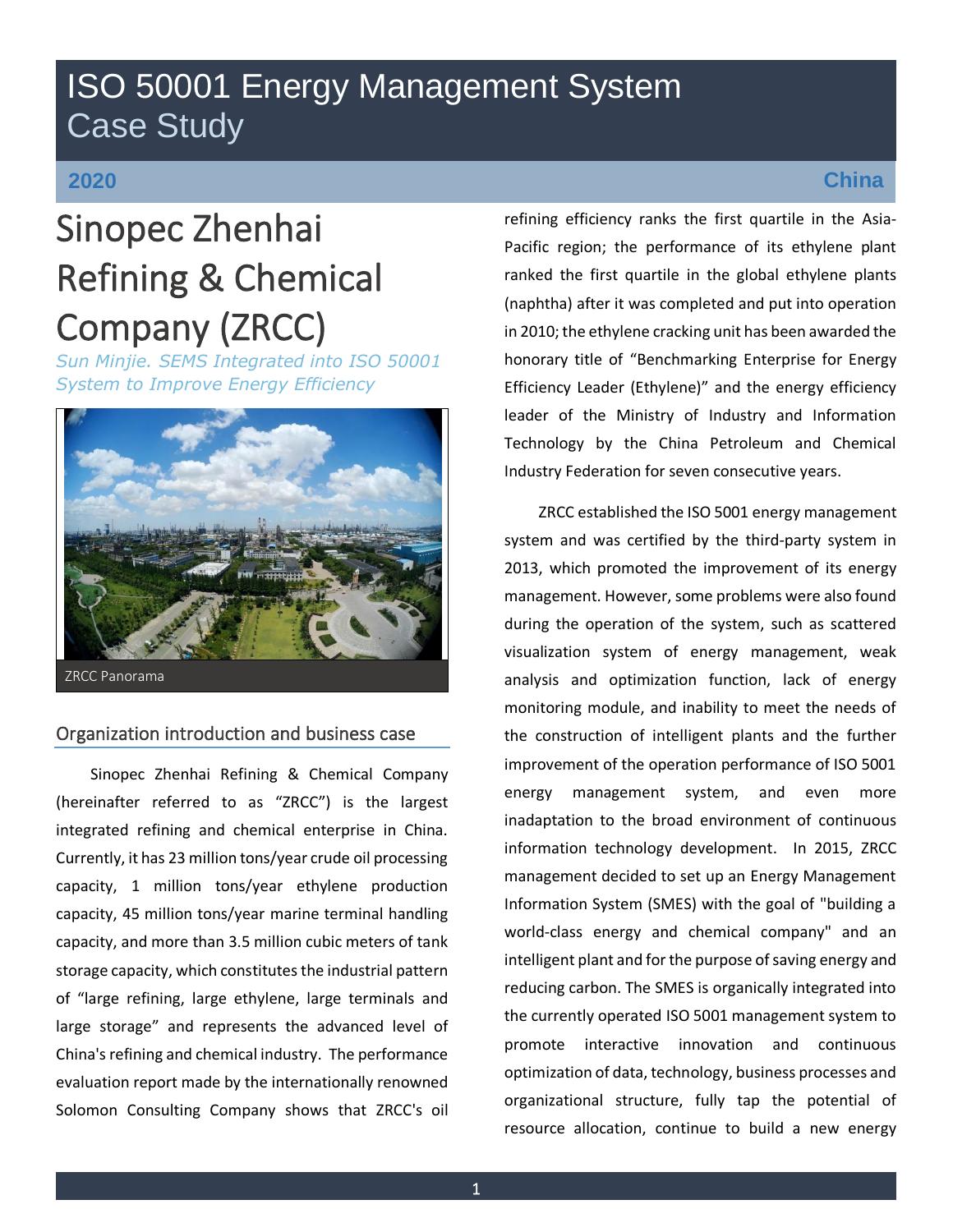#### **2020 China**

efficiency enhancement capability in the information environment; with the help of the ISO 5001 management system, SMES is operated to form a sustainable competitive advantage, realize the process of innovative development, intelligent development and green development, and achieve that energy can be "clearly stated", "well managed" and "saved", and achieve "maximum energy efficiency, visualization of energy flow and online optimization".

Main functions of SMES: collect, merge, count, analyze and optimize the values of data in the whole process of production, storage, conversion, transportation and consumption of various energy media in the enterprise through the construction of an energy plant model, so as to realize the integrated optimization of the whole process management and energy mainly including energy working media:



Through SMES integration into ISO 5001 energy management system, ZRCC has realized a two-level energy balance from the balance of physical pipe network to the balance of the whole plant's segments, and made statistics and monitoring of energy consumption data of refining and chemical plants in an online integrated manner; established the mechanism optimization model of anti-equilibrium efficiency to reduce the production cost of boiler and turbine; achieved the on-line monitoring and optimization of steam pipe network; built the energy consumption monitoring module by the core idea of real-time monitoring and real-time control; through SMES system, the energy consumption and energy utilization process of the enterprise was fully demonstrated. On the basis of SMES system data, ZRCC organized the annual energy review; first, the energy review was conducted with each production unit as the energy-using unit; second, the entire process energy review of the enterprise was conducted in combination with the unit review to determine key energy-using links, find out energy-saving potential, put forward plans for improving energy performance and performance targets, thus promoted the operation of the energy management system and finally improved the energy efficiency. and finally improved the energy efficiency through analyzing and finding the energy-saving potential and making improvement.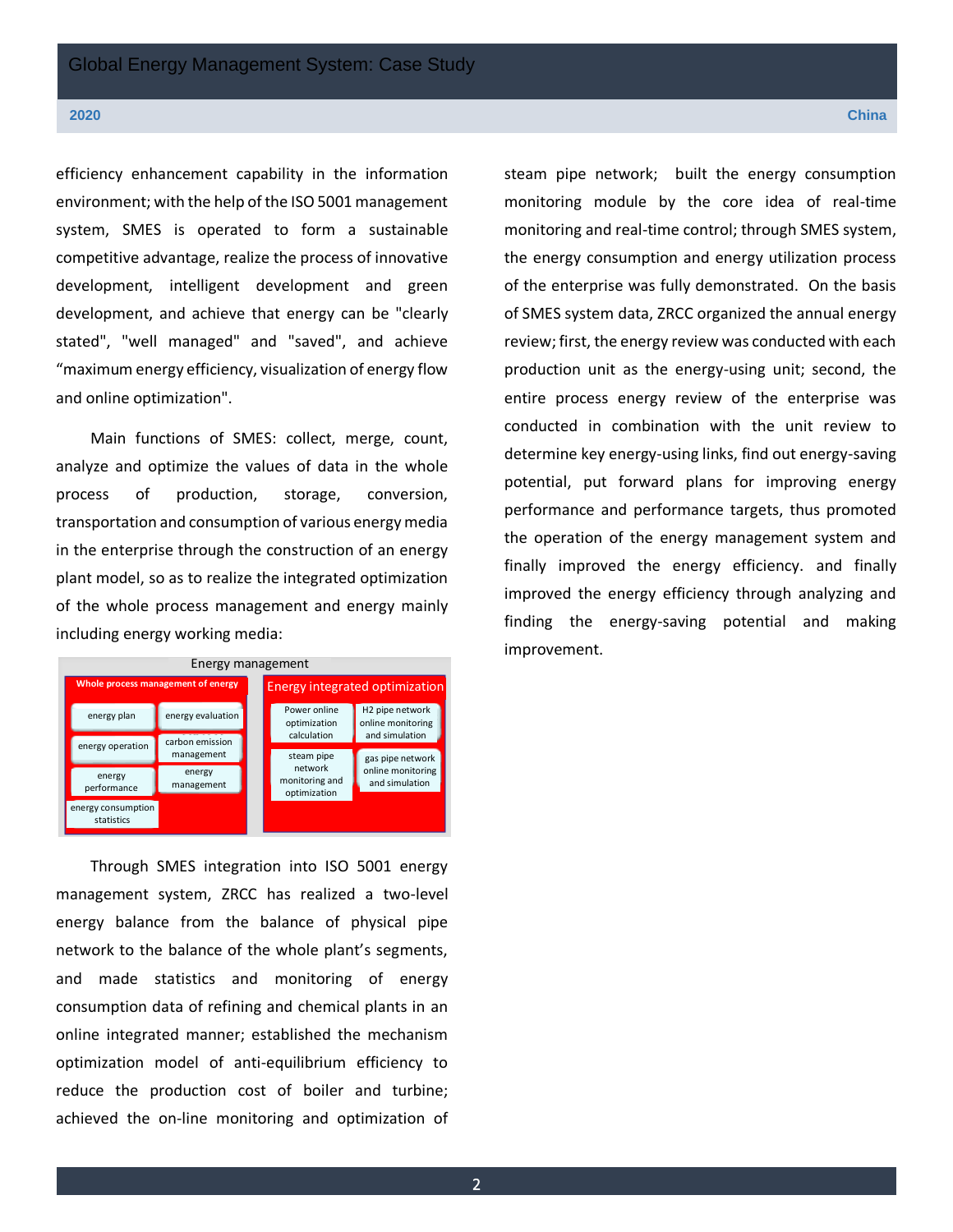### Commercial benefits

Input and output analysis of energy management: the input cost of Smart Management of Energy System (SMES) is US\$922,700, and the annual total energy saving cost is US\$2.575 million.

### **1. Direct economic benefit**

After SMES is integrated into the ISO 5001 energy management system, the operation efficiency of the ISO 5001 energy management system has been enhanced and the energy efficiency has been improved through the organic combination of SMES and the energy management system to realize the online statistics, analysis and control of energy consumption. Taking the ethylene plant as an example, the energy consumption of the ethylene plant in 2019 is 1.71% lower than that in 2015, which can save about 2.88 million yuan of energy cost per year, with a total energy saving of 422110GJ and 35,900 tons of CO2; through thermoelectric optimization, the annual energy consumption cost is saved by about 14.76 million yuan, the total energy saving is 216420GJ, and the CO<sub>2</sub> saving volume is 184,500 tons.

#### **2.Indirect economic benefit**

Performance of power system optimization management. The combined modeling of steam power system, boiler water supply system and circulating water system is realized, the real-time calculation of thermoelectric indexes of each power station is realized, and an optimized adjustment scheme is provided for the comprehensive thermoelectric indexes of the power station. Through the implementation of this project, it can play a role in popularizing technology for managing the operators, improve the technical literacy of the

| <b>Summary of case study</b>                                         |                                                |  |
|----------------------------------------------------------------------|------------------------------------------------|--|
| Industry                                                             | Petrochemical                                  |  |
| <b>Product/service</b>                                               | Gasoline, refining, diesel,<br>polyolefin etc. |  |
| Location                                                             | China                                          |  |
| <b>Energy management system</b>                                      | <b>ISO 50001</b>                               |  |
| <b>Energy performance</b><br>improvement interval, in years          | $2015 - 2019$                                  |  |
| Annual increase ratio of energy<br>performance (%)                   | 0.43%                                          |  |
| The whole improvement period<br>(taking ethylene as an example)      |                                                |  |
| <b>Total energy-saving cost</b>                                      |                                                |  |
| The whole improvement period                                         | <b>US\$ 10.3M</b>                              |  |
| <b>Implementation cost of energy</b><br>management system            | <b>US\$ 922.7K</b>                             |  |
| Total energy saved during the<br>improvement period                  | 2586310 GJ                                     |  |
| <b>Total CO2 emission reduction</b><br>during the improvement period | 220400 (Metric tons)                           |  |

operators, fundamentally ensure the operation safety of the energy system, and help the planners to consider the whole steam-water power system globally and make a reasonable planning scheme.

Effectiveness of ZRCC's steam pipe network improvement. The combined modeling and linkage simulation of the steam pipe network with various pressure grades and different media pipe networks are realized, and the online optimization and quantitative optimization are achieved.

Effectiveness of energy flow management. The data collection of the whole process of energy supply, production, transfer, transmission and consumption is completed, the on-line ten-day and monthly balance and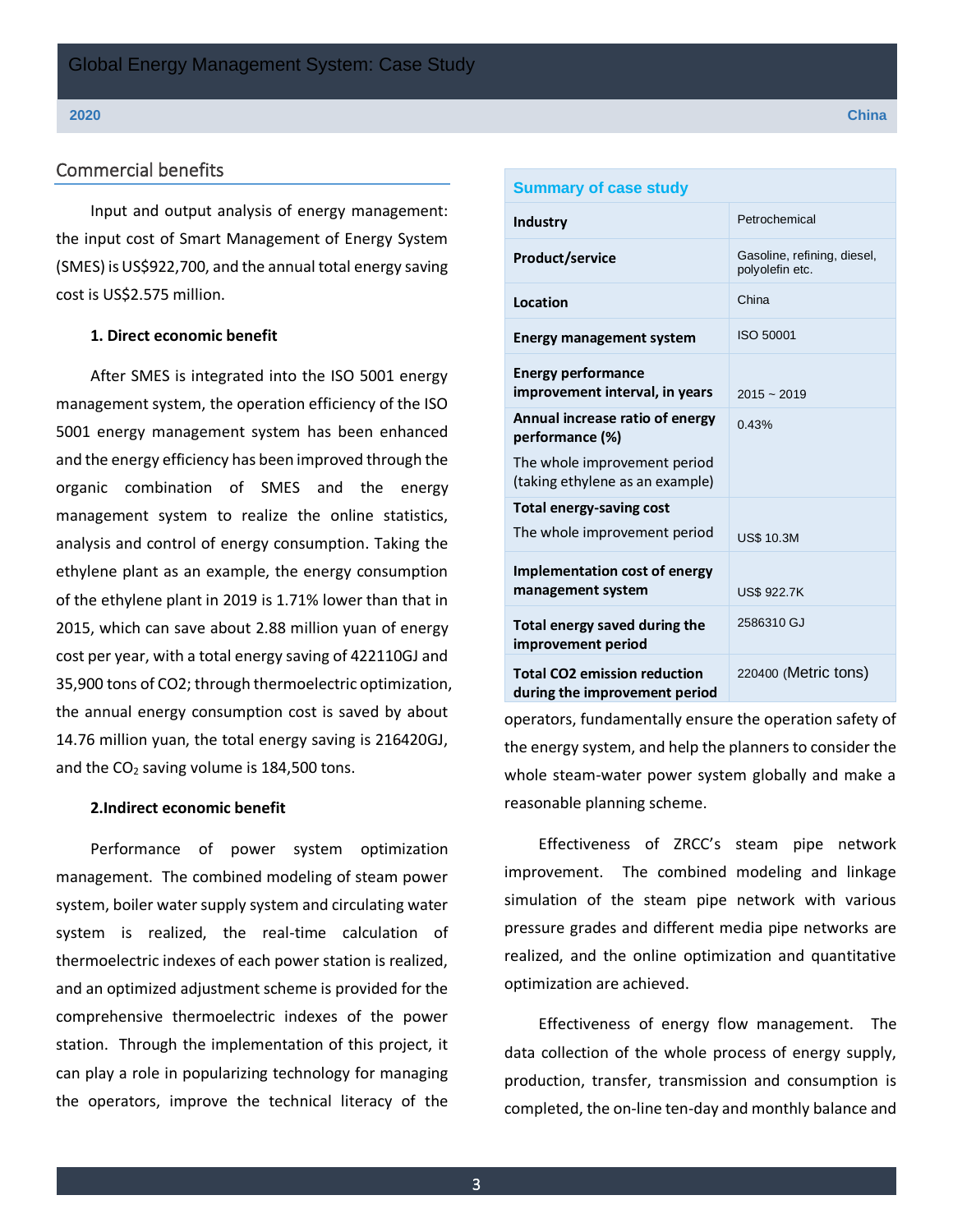#### **2020 China**

monthly settlement are realized, and the calculation and evaluation of comprehensive indexes of energy production and consumption are achieved. Data support is provided for enterprise ERP system, energy consumption statistics & analysis system of refining and chemical plants, enterprise energy statistics & analysis system, production scheduling system and production management system. In addition, the energy efficiency of the equipment is improved through on-line centralized monitoring of the energy consumption of key energy-using equipment.

#### **3. Social benefits**

Demonstrate and promote the two-oriented integration of chemical enterprise

The integration of SMES with enterprise ISO 5001 management system has effectively promoted the twooriented integration of the enterprise, improved the management level of the enterprise, and promoted the Chinese refining and chemical enterprises to become world-class integrated and advanced enterprises, all of which have good demonstration effect.

Promote energy saving and emission reduction and fulfil social responsibility

The report of the  $18<sup>th</sup>$  National Congress of the Communist Party of China puts forward the guiding ideology of "taking scientific development as the theme and taking the promotion of the change of the economic development mode as the main line", taking the strategic adjustment of the economic structure as the main attack direction, and puts forward the requirements of "vigorously promoting the construction of ecological civilization, promoting the fundamental transformation

of the mode of resource utilization, strengthening the overall process of conservation management, greatly reducing the intensity of energy consumption, improving the utilization efficiency and benefit, and controlling the total amount of energy consumption". Through integration of SMES into the ISO 5001 management system of the enterprise, ZRCC has improved the efficiency of system operation, effectively reduced energy consumption and promoted the realization of the goal of "double control" of energy, helping to better fulfill the social responsibility of the enterprise.

#### Planning

The SMES project of ZRCC was started in early 2015. After preliminary research and scheme certification, the implementation scheme was formally determined and the implementation contract was signed in December 2015. The main functions of enterprise-level SMES cover the following four aspects: energy operation, energy optimization, energy statistics, evaluation & analysis.

| S/N    | Name of Control<br>Point      | Completion<br>Time | Deliverables                                     |
|--------|-------------------------------|--------------------|--------------------------------------------------|
|        | Implementation<br>scheme      | Dec. 2015          | Submit the Implementation<br>Scheme              |
| $^{2}$ | Project<br>initiating         | Dec. 2015          | Submit the Commencement<br>Report                |
| 3      | System design and<br>modeling | May 2016           | Model verification and test<br>report            |
| 4      | Online operation              | $0c$ t. 2016       | Submit the Online Operation<br>Initiating Report |
| 5      | System acceptance             | Dec. 2017          | Submit the Application for<br>Acceptance         |

SMES implementation schedule:

Main objectives for SMES implementation:

1.Make optimal management of the power system, and calculate the economic benefits according to the improvement of comprehensive thermoelectric economic indicators.

2.Complete the data collection of the whole process of energy supply, production, transfer, transmission and consumption, realize on-line ten-day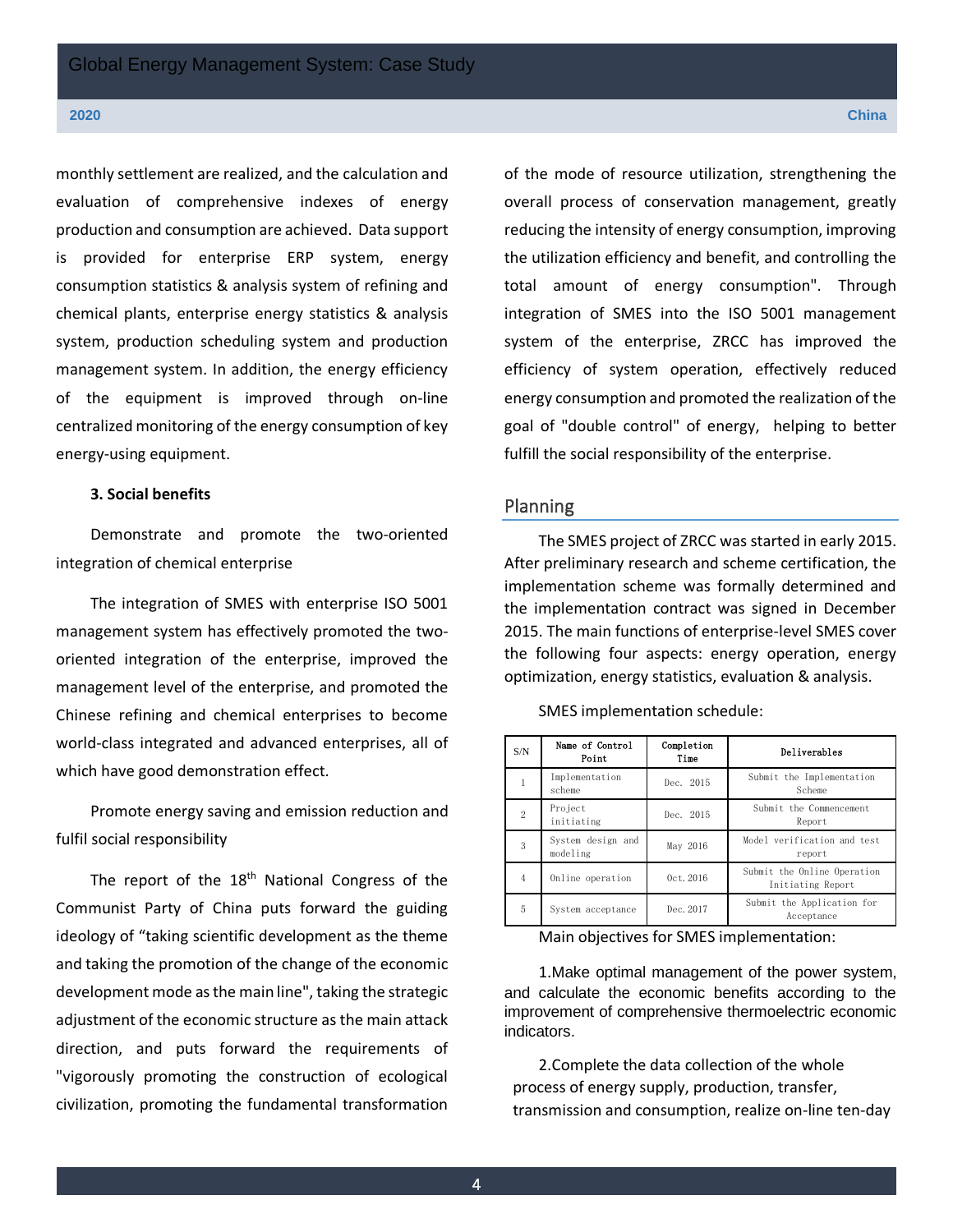& monthly balance and monthly settlement, and realize the calculation and evaluation of comprehensive indexes of energy production and consumption, and calculate energy-saving benefits according to the improvement of energy performance.

### Implementation, Inspection and Action

In order to ensure the smooth progress of the project, the organizational structure has been defined, and the leading group for energy management project has been set up; the company's intelligent plant leading group is determined as the leading group of energy management project. The enterprise project management team and the enterprise project implementation team have been established. The project implementation team consists of an energy flow group, an optimization group and a technical support group. The responsible units, responsible persons and corresponding responsibilities have been defined. SMES implementation organization framework is as follows:



### Requirements for personnel and responsibilities of project leading group and implementation team.

| <b>Position</b>  | <b>Requirements for Work Division</b>                             | <b>Work Plan and Responsibility</b>                                                                                                                                                                                                                                                                                  |
|------------------|-------------------------------------------------------------------|----------------------------------------------------------------------------------------------------------------------------------------------------------------------------------------------------------------------------------------------------------------------------------------------------------------------|
| leading<br>group | project energy<br>management<br>project<br><b>GM Zhang Yuming</b> | the <sup>1</sup> . Approval of project organization. Ensure the<br>managemen company's intelligent plant is the authority of the personnel composition of the<br>project team in terms of business and<br>management.<br>leading group. Leader: company 2.Decisions on other major issues related to<br>the project. |

| Managemen The<br>t team of<br>Energy<br>t project | intelligent<br>production<br>is<br>intelligent<br>plant<br>managemen management team<br>management project                                                                                                                                                                                                                                                         | 1. Hold regular meetings in due course to solve<br>various problems in the project construction,<br>and control the project schedule.<br>& 2. The conclusion of the regular meeting of the<br>operation team of the company's management team forms official minutes of<br>the meeting, which is issued as an official<br>of energy document of the enterprise.<br>3. The management team is responsible for<br>coordinating and managing the project<br>schedule, personnel attendance and other<br>important items of project construction. |
|---------------------------------------------------|--------------------------------------------------------------------------------------------------------------------------------------------------------------------------------------------------------------------------------------------------------------------------------------------------------------------------------------------------------------------|-----------------------------------------------------------------------------------------------------------------------------------------------------------------------------------------------------------------------------------------------------------------------------------------------------------------------------------------------------------------------------------------------------------------------------------------------------------------------------------------------------------------------------------------------|
| energy flow<br>group                              | As the competent department of<br>Production<br>the<br>energy,<br>coordinates<br>all<br>Department<br>business units and is responsible<br>for the demand and construction<br>of energy evaluation modules. The<br>is<br>Planning<br>Department<br>responsible for energy operation,<br>energy statistics module demand<br>and construction. Leader: Sun<br>Minjie | The energy flow group is responsible for the<br>implementation of energy operation, energy<br>statistics, evaluation and analysis of energy<br>management projects.                                                                                                                                                                                                                                                                                                                                                                           |
| group                                             | The<br>Mobile<br>Department<br>is<br>optimization responsible for the demand and<br>of<br>construction<br>energy<br>optimization modules.                                                                                                                                                                                                                          | The optimization group is responsible for the<br>implementation of the energy optimization<br>module of the energy management project.                                                                                                                                                                                                                                                                                                                                                                                                        |
| technical<br>support<br>group                     | provide IT technical support.                                                                                                                                                                                                                                                                                                                                      | Be responsible for project development and<br>The Information Center organizes implementation, conduct the training of key<br>PCITC and Donghai Lanfan to users and end users properly, and timely<br>transfer the knowledge to the system<br>maintenance IT personnel of Donghai Lanfan.                                                                                                                                                                                                                                                     |

The operation of ISO 5001 management system is required for management during the project implementation; the process control adopts the method of weekly meeting. During the implementation process, the personnel of the project implementation team communicate, coordinate and improve the schemes timely as required, and conduct training according to the progress to ensure the smooth progress of the project. Training methods:

| Project Stage                                               | Main Training<br>Contents                | Participants                                |
|-------------------------------------------------------------|------------------------------------------|---------------------------------------------|
| Implementation                                              | Basic concept<br>training                | Leaders and key users                       |
| preparation stage                                           | System software<br>training              | Key users                                   |
| Project design, system<br>modeling, testing and<br>training | Training of<br>implementation module     | Kev users                                   |
|                                                             | End user training                        | End user                                    |
|                                                             | Training of operation<br>and maintenance | System operation &<br>maintenance personnel |
| Online and support                                          | Consultant knowledge<br>transfer         | Kev users                                   |

Target checking:

#### Evaluation methods of energy performance:

Through the implementation of the management plan, the energy performance has been generally improved, with the outstanding performance being the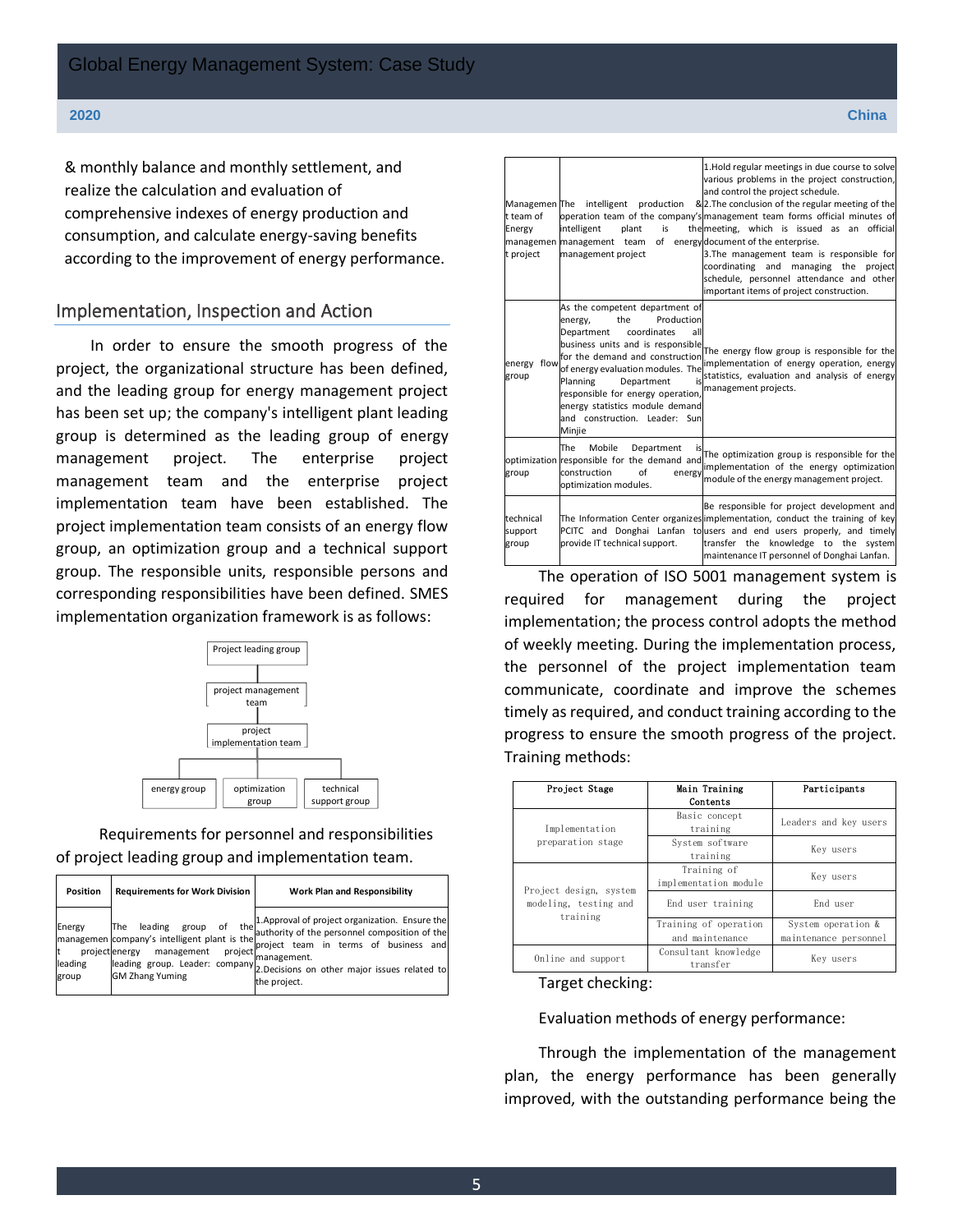improvement of energy efficiency of thermoelectric power system and ethylene cracking unit.

1.Improvement of energy efficiency of thermoelectric power system. The evaluation is based on the improvement of thermoelectric index, and the main index is the standard coal consumption of power supply. Compared with 2015, the power supply standard coal for thermoelectric power system in 2019 decreased by 27.65g standard coal/KWH, equivalent to a decrease of 2164200GJ.

2.Improvement of ethylene energy efficiency. The evaluation is based on the energy consumption per unit product of ethylene cracking unit. Taking ethylene cracking unit as an example, compared with 2015, the comprehensive energy consumption per unit product of ethylene in 2019 decreased by 8.74 kg standard oil/ton, equivalent to a decrease of 422110GJ.

#### Visual material

#### Successful experience

- A. The implementation of organizational structure, personnel and responsibilities is the guarantee for the success of implementation, and the efficient operation mechanism is the essential condition for the success of implementation.
- B. Keep pace with the times and adapt to the needs of rapid informatization. Build an energy plant model; through collection, merge and statistics of

the values of data in the whole process of production, storage, conversion, transmission and consumption of various energy media of the enterprise, adapt to the ever-increasing information needs, such as the management of carbon emissions, online monitoring of government energy, etc.

- C. The new system is adapted to the existing systems of the enterprise and the superior departments to ensure the integration and consolidation with the existing system of the enterprise. During the construction of SMES system, ZRCC has considered to realize the integration with Sinopec's chemical dispatching and command system and keep the data consistent; realize the integration with Sinopec's refining energy statistical analysis system and keep the data consistent; realize the integration with ERP system; realize real-time database integration; realize LIMS system integration, and realize the integration with weighing apparatus database to ensure the operation efficiency after the system is built up.
- D. The functions set up by SMES should be realistic, meet the needs of the enterprise itself and match the quality and ability of enterprise personnel. In the process of realizing on-line optimization of steam system, the chief engineers of ZRCC's departments participated in the whole process, revised and proposed the scheme, which ensured that in the process of project implementation, the operating state of boiler and turbine could be adjusted from the perspective of the whole system by calculating the actual cost of steam and electricity, thus improving the system efficiency and reducing the energy consumption of equipment; and in the current energy price market environment, optimize the energy structure configuration of the system,

Through the Energy Management Working Group (EMWG), government officials worldwide share best practices and leverage their collective knowledge and experience to create high-impact national programs that accelerate the use of energy management systems in industry and commercial buildings. The EMWG was launched in 2010 by the Clean Energy Ministerial (CEM) and International Partnership for Energy Efficiency Cooperation (IPEEC).

For more information, please visit [www.cleanenergyministerial.org/energymanagement.](http://www.cleanenergyministerial.org/energymanagement)